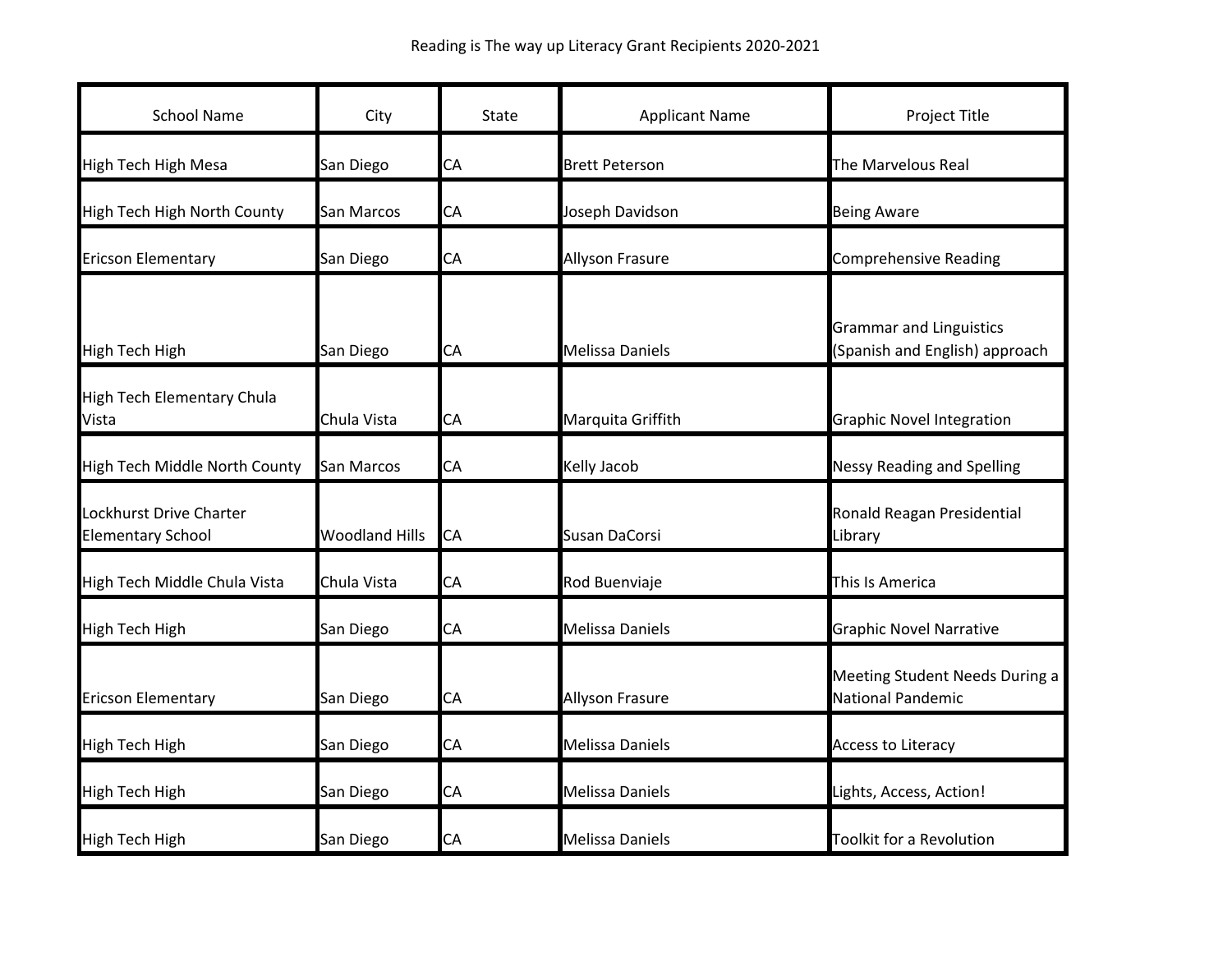| Amplus Academy                                                    | Las Vegas            | <b>NV</b> | Sarah Barlow        | Amplus Reads!                                         |
|-------------------------------------------------------------------|----------------------|-----------|---------------------|-------------------------------------------------------|
| Language Academy                                                  | San Diego            | СA        | Graciela Rosas      | Learning to Love Literature                           |
| Corona Avenue Elementary                                          | Bell                 | CA        | Rachel Saldana      | Classroom Library                                     |
| Nevada Charter Academies                                          | Las Vegas            | <b>NV</b> | Sarah Barlow        | Travel around the world in 160<br>days!               |
| Nevada Charter Academies                                          | Las Vegas            | <b>NV</b> | Sarah Barlow        | AP World History - Modern Test<br>Preparation         |
| <b>Hermosa View School</b>                                        | Hermosa Beach CA     |           | Sylvia Gluck        | Fill the New Vista Library                            |
| Colina Middle School                                              | <b>Thousand Oaks</b> | CA        | <b>Shane Frank</b>  | Harness the Wind                                      |
| <b>Edith Garehime Elementary</b><br>School                        | Las Vegas            | <b>NV</b> | Ryan Lewis          | Reading Nook & Learning Center                        |
| Magnolia Elementary School<br>Library                             | Carlsbad             | СA        | <b>Aaron Nelson</b> | Diverse Books to Engage 2nd<br>Graders                |
| Hollenbeck Middle School                                          | Los Angeles          | CA        | Randy Romero        | Living Library                                        |
| Florence Nigthingale Middle<br>School                             | Los Angeles          | CA        | Rafael Gaeta        | <b>Graphic Novels for Teens</b>                       |
| High Tech Middle North County                                     | San Marcos           | CA        | Kelly Jacob         | Empowering Change-Agents with<br><b>Diverse Books</b> |
| North County Education<br>Foundation for The Classical<br>Academy | Escondido            | СA        | Kenna Molina        | <b>Reading Club</b>                                   |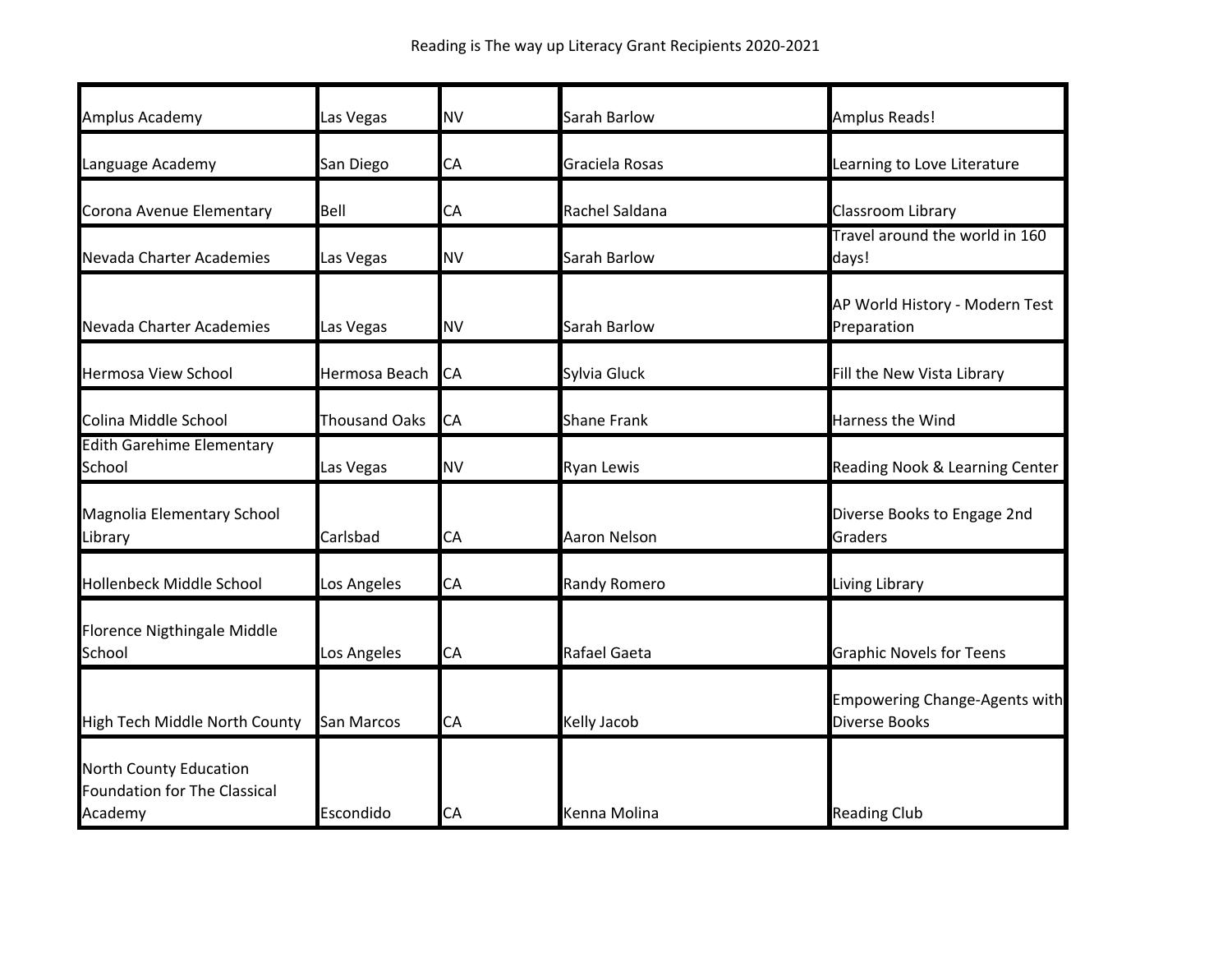| iHigh Virtual Academy                              | San Diego           | CA        | Eunique Johnson        | <b>Diversity RULES Books</b>                                                  |
|----------------------------------------------------|---------------------|-----------|------------------------|-------------------------------------------------------------------------------|
| Rancho Bernardo High School                        | San Diego           | CA        | Camille Martin         | Amazing Lives from people<br>around the world                                 |
| Mt. Woodson Elementary School Ramona               |                     | CA        | <b>Barbara Chiment</b> | High Interest + Low Level =<br><b>Readers</b>                                 |
| Betsy Rhodes Elementary School Las Vegas           |                     | <b>NV</b> | Rebecca Lucero         | <b>Success with Science and Social</b><br><b>Studies</b>                      |
| <b>WEST VERNON AVE</b><br><b>ELEMENTARY SCHOOL</b> | <b>LOS ANGELES</b>  | CA        | <b>FRANCES VALADEZ</b> | Reading my way is fun EVERYDAY                                                |
| La Crescenta Elementary School                     | La Crescenta        | CA        |                        | 2nd Grade: Book Club and Social<br><b>Emotions</b>                            |
| Orange County High School of<br>the Arts           | Santa Ana           | CA        |                        | Dual Enrollment Classes with<br>Santa Ana College (College Credit<br>Classes) |
| Amplus Academy                                     | Las Vegas           | <b>NV</b> | Sarah Barlow           | Ten minutes a Day keeps the<br><b>Reading Blues Away!</b>                     |
| La Crescenta Elementary School                     | La Crescenta        | CA        |                        | <b>Broaden Mental Health</b><br>Awareness                                     |
| Sycamore Canyon School                             | <b>Newbury Park</b> | CA        | Doug Hedin             | <b>First Chapter Friday</b>                                                   |
| Magee Academy of Arts and<br><b>Sciences</b>       | Pico Rivera         | CA        | Ana Melgar             | <b>Update Library Books</b>                                                   |
| <b>Girls Academic Leadership</b><br>Academy        | Los Angeles         | <b>CA</b> | <b>Elizabeth Hicks</b> | <b>Building Classroom Set Library</b>                                         |
| Sandburg Elementary                                | San Diego           | CA        | <b>Geof Martin</b>     | Junior Achievement--Biztown                                                   |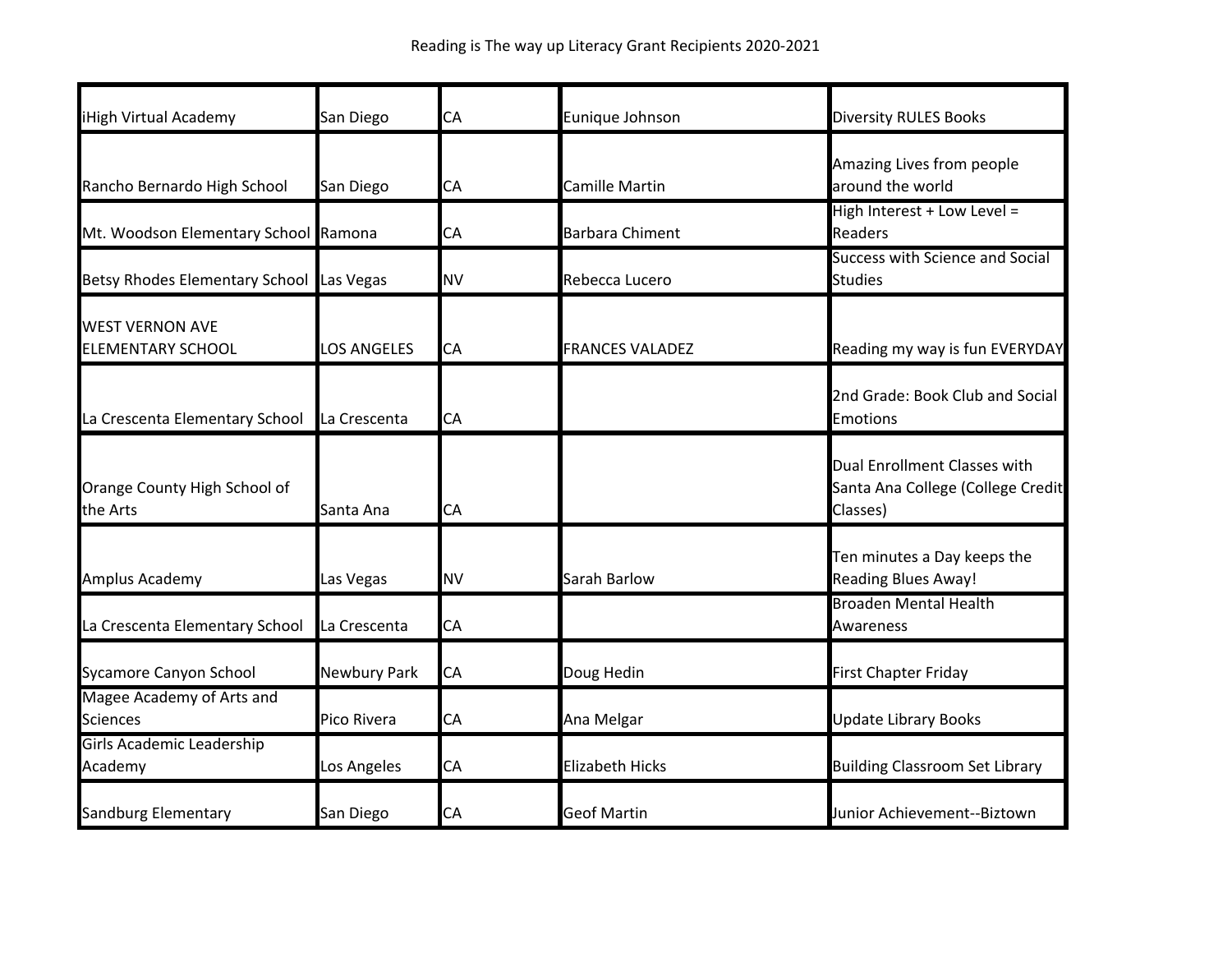| High Tech High International                        | San Diego   | <b>CA</b> | Jade White             | <b>History Case Study Book Club</b>                                                                                                |
|-----------------------------------------------------|-------------|-----------|------------------------|------------------------------------------------------------------------------------------------------------------------------------|
| High Tech High Chula Vista                          | Chula Vista | CA        | Angela Guerrero        | E-Reader Loan program for<br>Digital Library                                                                                       |
| Gilbert Academy of Creative Arts North Las Vegas NV |             |           | Matthew Jackson        | Paying Respects to Indigenous<br>Culture Through Literature                                                                        |
| High Tech Elementary Chula<br>Vista                 | Chula Vista | CA        | Marquita Griffith      | <b>Building Community: Positive</b><br>Identity Development, Global<br><b>Citizenship and Post-Traumatic</b><br>Growth after COVID |
| High Tech High                                      | San Diego   | <b>CA</b> | <b>Melissa Daniels</b> | Wired                                                                                                                              |
| Hollenbeck Middle School                            | Los Angeles | <b>CA</b> | Randy Romero           | 30 book campaign /million word<br>challenge                                                                                        |
| Nightingale Middle School                           | Los Angeles | CA        | <b>Taneda Hailey</b>   | <b>Reading Rocks!</b>                                                                                                              |
| Nevada Charter Academies                            | Las Vegas   | <b>NV</b> | Sarah Barlow           | Ten minutes a Day keeps the<br><b>Reading Blues Away!</b>                                                                          |
| Leo Croce Elementary School                         | Livermore   | CA        | Marni Angelo           | Literature Circles                                                                                                                 |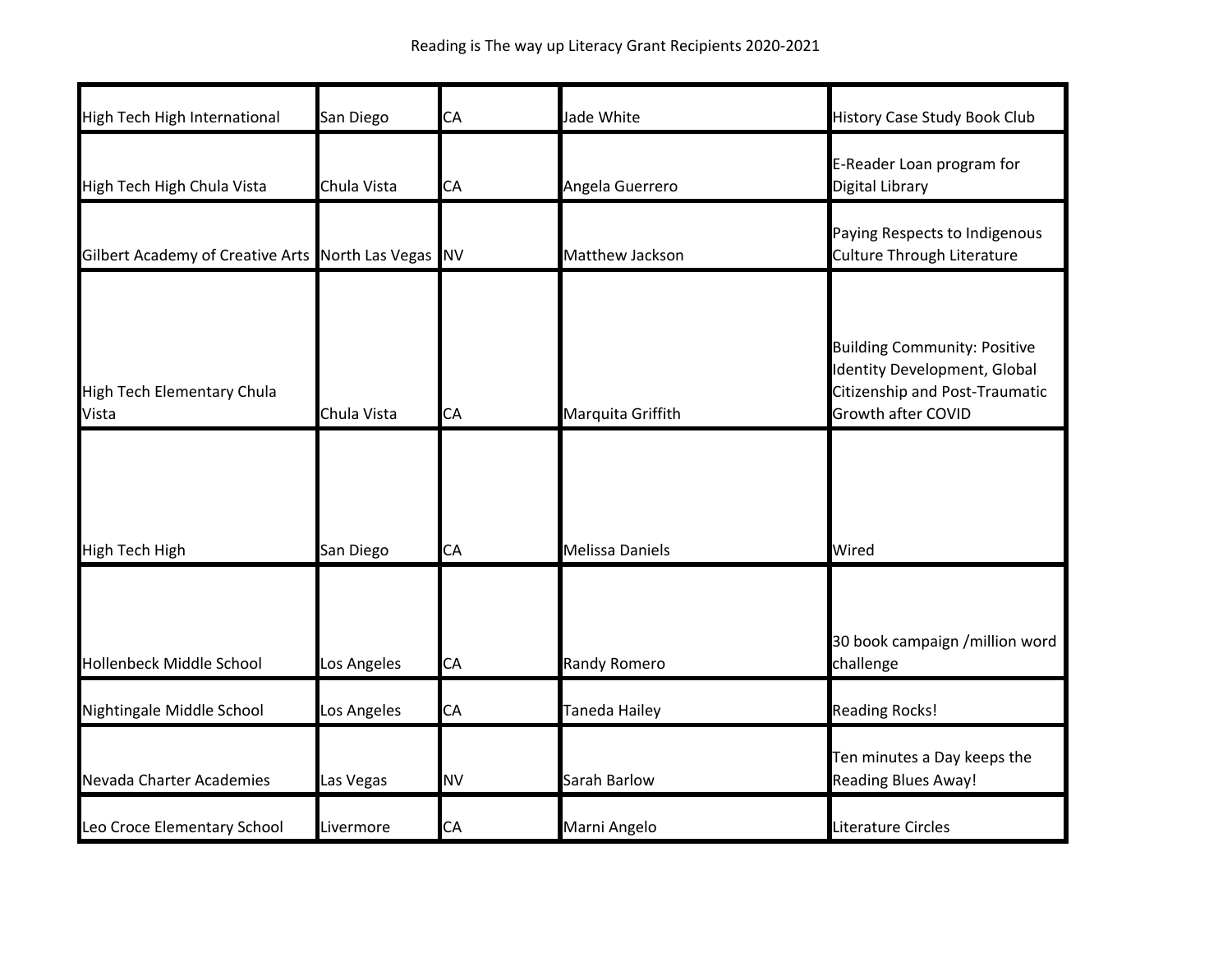| Amplus Academy                                        | Las Vegas        | <b>NV</b> | Sarah Barlow             | Mrs. Bell's Diversity Library                            |
|-------------------------------------------------------|------------------|-----------|--------------------------|----------------------------------------------------------|
| Poway High School                                     | Poway            | СA        | <b>Richard Nash</b>      | Serving ALL students                                     |
| High Tech High Elementary                             | San Diego        | CA        | Alicia Wong              | Lower Elementary Diversity &<br><b>Inclusion Library</b> |
| High Tech High North County                           | San Marcos       | CA        | Joseph Davidson          | Place Value and Money                                    |
| High Tech High Chula Vista                            | Chula Vista      | CA        | <b>Edrick Macalaguim</b> | The Serengeti Rules: The Laws of<br>Nature               |
| <b>Explorer Elementary School (High</b><br>Tech High) | <b>SAN DIEGO</b> | CA        | Jessica Lewis            | Decoding                                                 |
| <b>High Tech High</b>                                 | San Diego        | CA        | Melissa Daniels          | Reading for Equity                                       |
| Bernardo Heights Middle School                        | San Diego        | CA        | Marie Galaz              | <b>Street Art Project/Social</b><br>Awareness Campaign   |
| High Tech Middle Media Arts                           | San Diego        | CA        |                          | <b>Town Squares Project</b>                              |
| High Tech High International                          | San Diego        | CA        | Jade White               | Who and Where are We?                                    |
| High Tech High North County                           | San Marcos       | CA        | Joseph Davidson          | (I'm) migration: Understand Each<br>Journey              |
| Magee Academy of Arts and<br><b>Sciences</b>          | Pico Rivera      | CA        | Ana Melgar               | One School One Book                                      |
| <b>Canalino Elementary School</b>                     | Carpinteria      | CA        | Jamie Persoon            | Vamos a leer!                                            |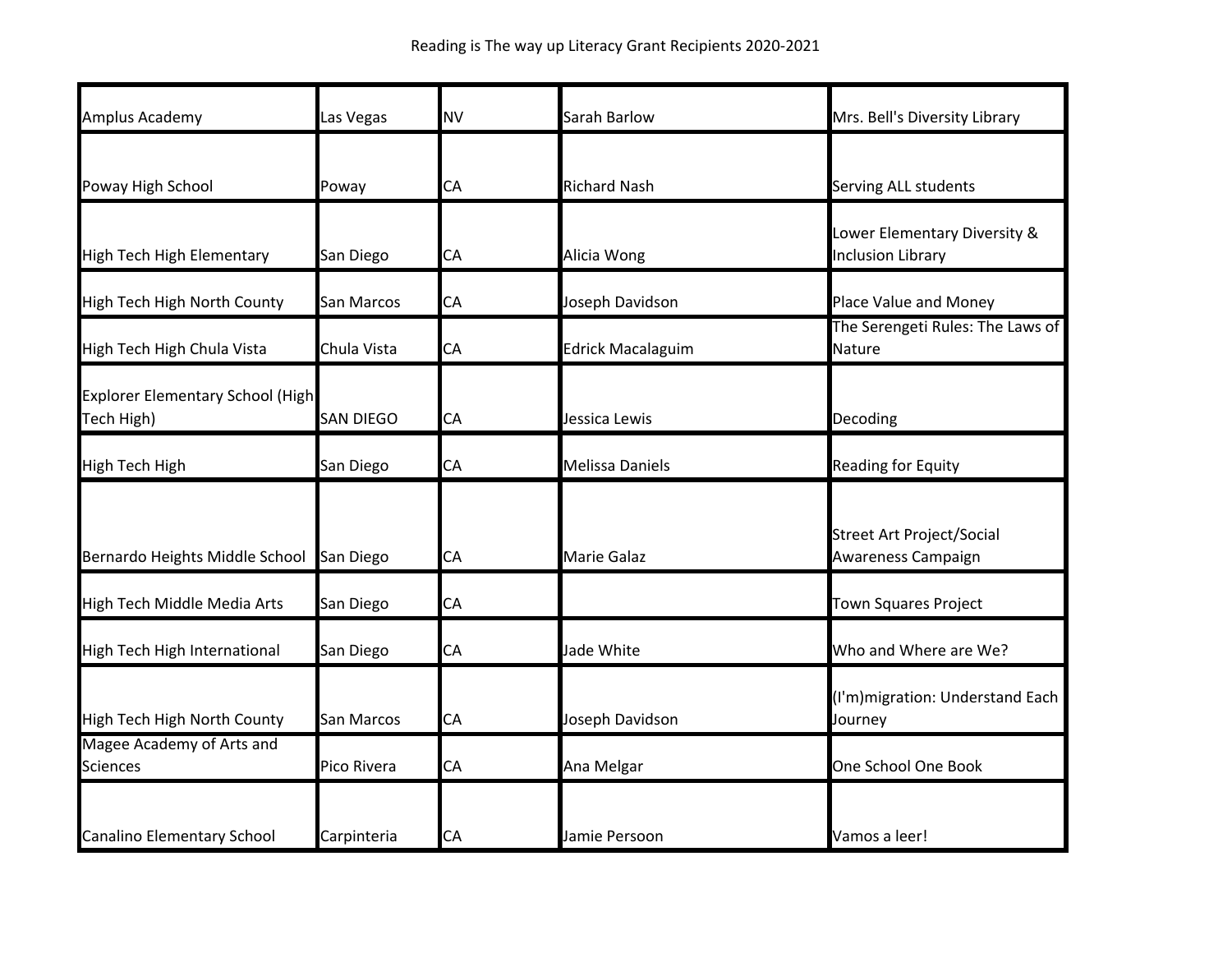| North County Education<br><b>Foundation for Classical</b><br>Academy High School<br>Personalized Learning Center | Escondido   | CA | Dr. Stacey Perez         | AP English Literature Books to<br>Prepare for AP Test                                  |
|------------------------------------------------------------------------------------------------------------------|-------------|----|--------------------------|----------------------------------------------------------------------------------------|
| North County Education<br><b>Foundation for Classical</b><br>Academy Middle School                               | Escondido   | СA | Jen Morrow               | Filling our Bookshelves                                                                |
| Carpinteria Middle School                                                                                        | Carpinteria | СA | Lisa O'Shea              | Graphically & Manga Yours!                                                             |
| <b>Sunset Elementary School</b>                                                                                  | Oak View    | CA | Kelsie Sims-Schneider    | Let's Build a Strong Reading<br>Foundation with Phonological<br>and Phonemic Awareness |
| High Tech High Chula Vista                                                                                       | Chula Vista | CA | <b>Edrick Macalaguim</b> | International Classroom Library                                                        |
| Animo South Los Angeles High<br>School                                                                           | Los Angeles | CA | Taiala Carvalho-Regnier  | Technology for the Continued<br>Growth of our SPED Population                          |
| Solano Elementary School                                                                                         | Los Angeles | СA |                          | <b>Readers are Leaders</b>                                                             |
| Pastor Of Good Sheperd Catholic<br>Parish In San Diego Ca Corp Sole                                              | San Diego   | CA | Ladonna Lambert          | <b>Elevating Science and Literacy -</b><br>Grade 1                                     |
| Pastor Of Good Sheperd Catholic<br>Parish In San Diego Ca Corp Sole San Diego                                    |             | СA | Ladonna Lambert          | <b>Elevating Science And Literacy -</b><br>Grade 2                                     |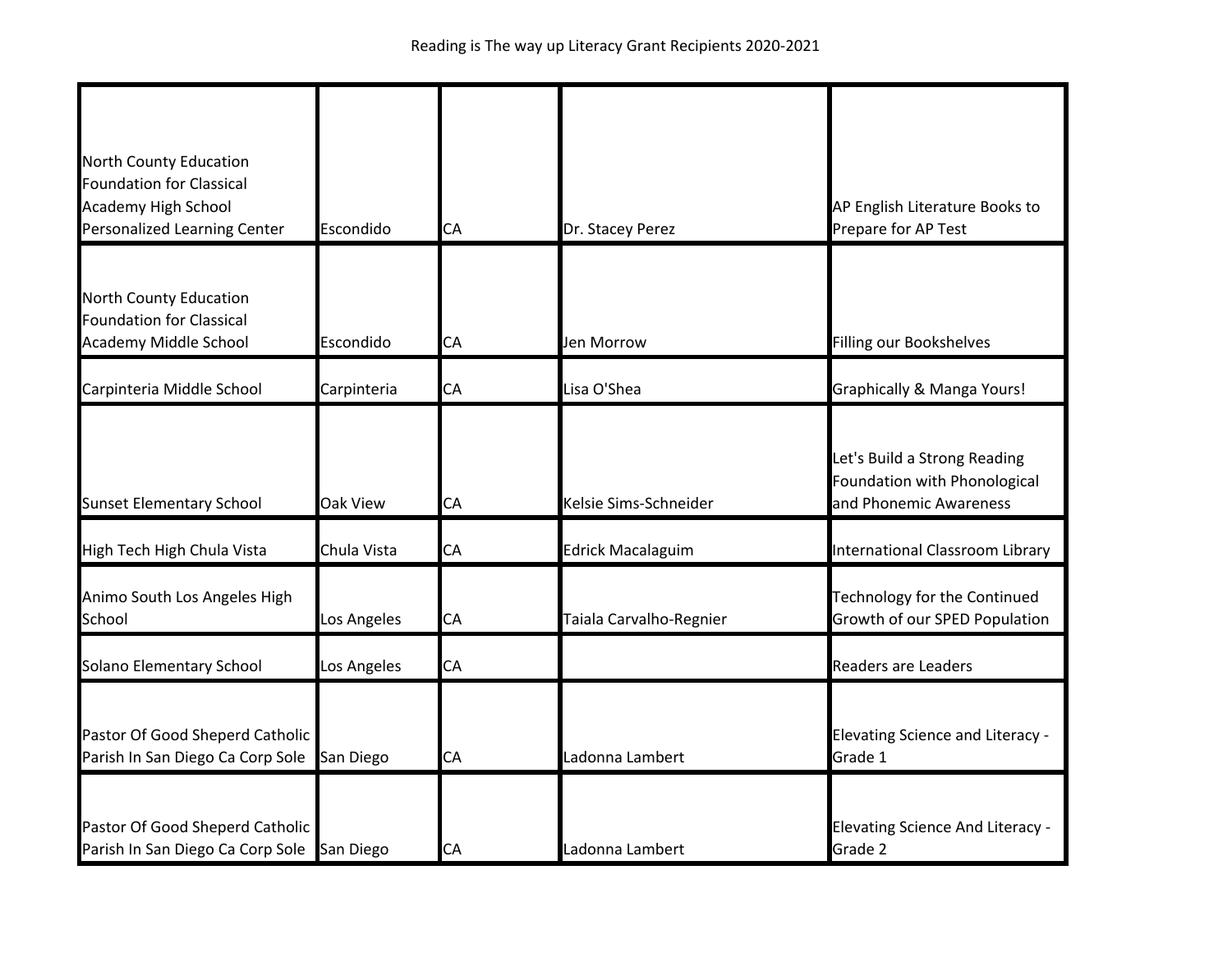| Pastor Of Good Sheperd Catholic<br>Parish In San Diego Ca Corp Sole San Diego |             | CA | Ladonna Lambert            | <b>Elevating Science and Literacy -</b><br>Grades 3-5                                  |
|-------------------------------------------------------------------------------|-------------|----|----------------------------|----------------------------------------------------------------------------------------|
| Pastor Of Good Sheperd Catholic<br>Parish In San Diego Ca Corp Sole San Diego |             | СA | Ladonna Lambert            | <b>Elevating Science and Literacy -</b><br>Kindergarten                                |
|                                                                               |             |    |                            |                                                                                        |
| <b>Bell High School</b>                                                       | Los Angeles | CA | Felipe Barragan            | virtual Comic-Con                                                                      |
| The Village Schools                                                           | Decatur     | GA | <b>Tiffany Blassingame</b> | It Takes a Village                                                                     |
| Dewey Elementary School                                                       | San Diego   | СA |                            | Point Loma - local plants and<br>animals                                               |
| Encinita Elementary                                                           | Rosemead    | СA | Linda Chang                | Chinese New Year Project                                                               |
| Carthay Center Elementary                                                     | Los Angeles | CA |                            | <b>Enhancing Our Library</b>                                                           |
| Larchmont Charter School                                                      | Los Angeles | CA | Amy Held                   | Larchmont Charter K-12<br>Diversity, Equity and Inclusion<br><b>Reading Collection</b> |
| North County Education<br><b>Foundation for The Classical</b><br>Academy      | Escondido   | CA | Kenna Molina               | 40 Book Reading Challenge                                                              |